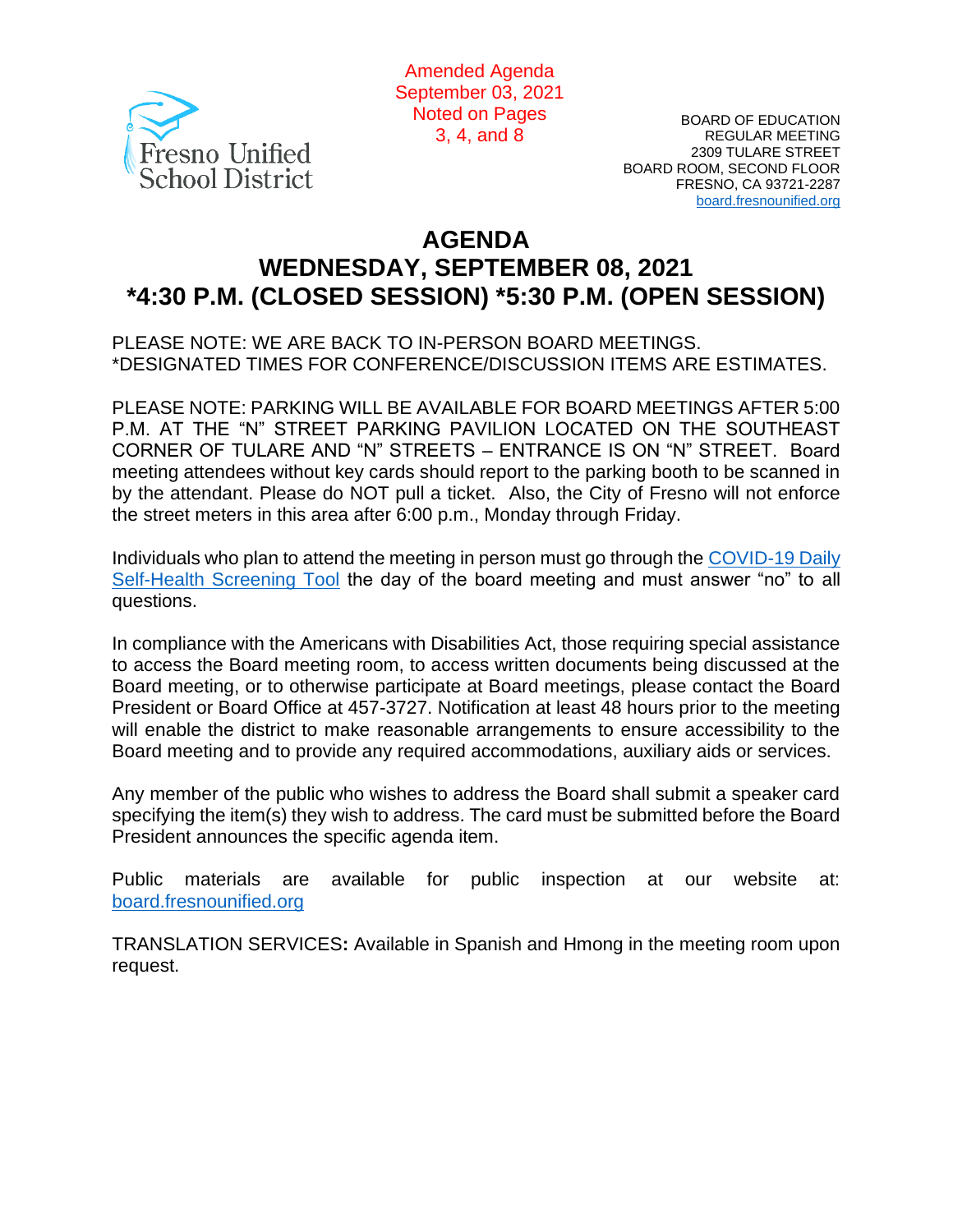#### **\*4:30 P.M**. **CALL** Meeting to Order **OPPORTUNITY** for Public Comment on Closed Session Agenda Items **RECESS** for Closed Session to discuss the following**:**

- 1. Student Expulsions Pursuant to Education Code Section 35146.
- 2. Conference with Labor Negotiator (Government Code Section 54957.6); FUSD Negotiator(s): Paul Idsvoog; Employee Organizations(s): FTA, CSEA, Chapter 125, CSEA, Chapter 143, SEIU, Local 521, FASTA/SEIU, Local 521/CTW, CLC, Fresno Unified Building & Construction Trades/FTA; International Association of Machinists and Aerospace Workers (IAMAW), Unrepresented Employees: All Management, Confidential, and Supervisory Employees.
- 3. Public Employee Discipline/Dismissal/Release/Reassignment/Resignation.
- 4. Public Employment/Appointment (Government Code Section 54957). a. Principal
- 5. Conference with Legal Counsel Existing Litigation (Government Code Section 54956.9(d)(1)).

**\*5:30 P.M., RECONVENE** and report action taken during Closed Session, if any.

### **PLEDGE OF ALLEGIANCE**

A staff member will lead the flag salute.

#### **HEAR Report from Superintendent**

#### **OPPORTUNITY for Public Comment on Consent Agenda Items**

**ALL CONSENT AGENDA** items are considered routine by the Board of Education and will be enacted by one motion. There will be no separate discussion of items unless a Board member so requests, in which event, the item(s) will be considered following approval of the Consent Agenda.

### **A. CONSENT AGENDA**

#### **A-1, APPROVE Personnel List**

Included in the Board binders is the Personnel List, Appendix A, as submitted. The Superintendent recommends approval. Fiscal impact: There is no fiscal impact to the district at this time. Contact person: Paul Idsvoog, telephone 457-3548.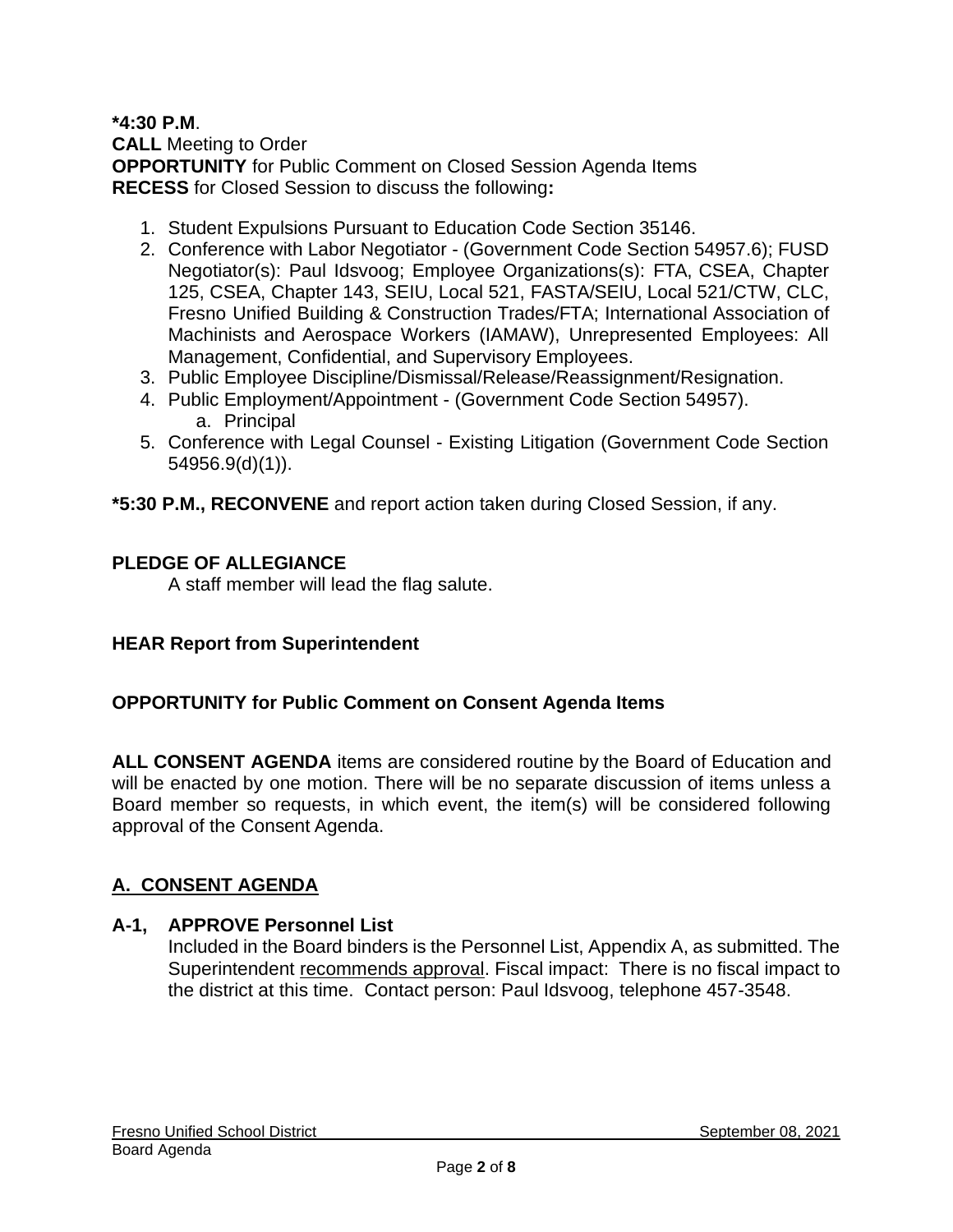### **A. CONSENT AGENDA - continued**

### **A-2, ADOPT Findings of Fact and Recommendations of District Administrative Board**

The Board of Education received and considered the Findings of Fact and Recommendations of District Administrative Panels resulting from hearings on expulsion and readmittance cases conducted during the period since the August 25, 2021 Regular Board Meeting. The Superintendent recommends adoption. Fiscal impact: There is no fiscal impact to the district at this time. Contact person: Kim Mecum, telephone 457-3731.

### **A-3, APPROVE Minutes from Prior Meeting**

Included in the Board binders are the draft minutes for the August 25, 2021 Regular Board Meeting. The Superintendent recommends approval. Fiscal impact: There is no fiscal impact to the district at this time. Contact person: Dr. Robert G. Nelson, telephone 457-3884.

#### **A-4, ADOPT Resolution 21-02 to Promote Local Participation in Procurement of Food Products for District Student Meal Programs**

Included in the Board binders and recommended for adoption is Resolution 21-02, promoting increased participation of local growers and businesses in procurement of food products for district student meal programs provided by the Nutrition Services Department. The Superintendent recommends adoption. Fiscal impact: Adoption of the resolution has no direct fiscal impact. Contact person: Karin Temple, telephone 457-3134.

### **A-5, ADOPT Variable Term Waiver for Bilingual Cross-cultural, Language and Development Authorization**

Included for Board adoption are Variable Term Waiver requests for Bilingual Cross-cultural, Language and Development (BCLAD) Authorization for the 2021/22 school year. Education Code 44225(m) allows the commission to grant waivers to fill in an area that is deemed hard-to-fill. The Superintendent recommends adoption. Fiscal impact there is no fiscal impact to the district at this time. Contact person: Paul Idsvoog, telephone 457-3548.

### **A-6, APPROVE Independent Contractor Services Agreement with NRS Staffing, LLC**

Included in the Board binders is an agreement with NRS Staffing, LLC to provide support to Fresno Unified School District licensed vocational nurses (LVNs) at school sites. The Superintendent recommends approval. Fiscal impact: Sufficient funds in the amount of \$650,000 are available in the Health Services budget. Contact person: Misty Her, telephone 457-3633.

### **A-6a, APPROVE Agreement with Fresno Building Healthy Communities**

Included in the Board binders is an agreement with Fresno Building Healthy Communities as the lead agency in the Immigrant Refugee Coalition (IRC). The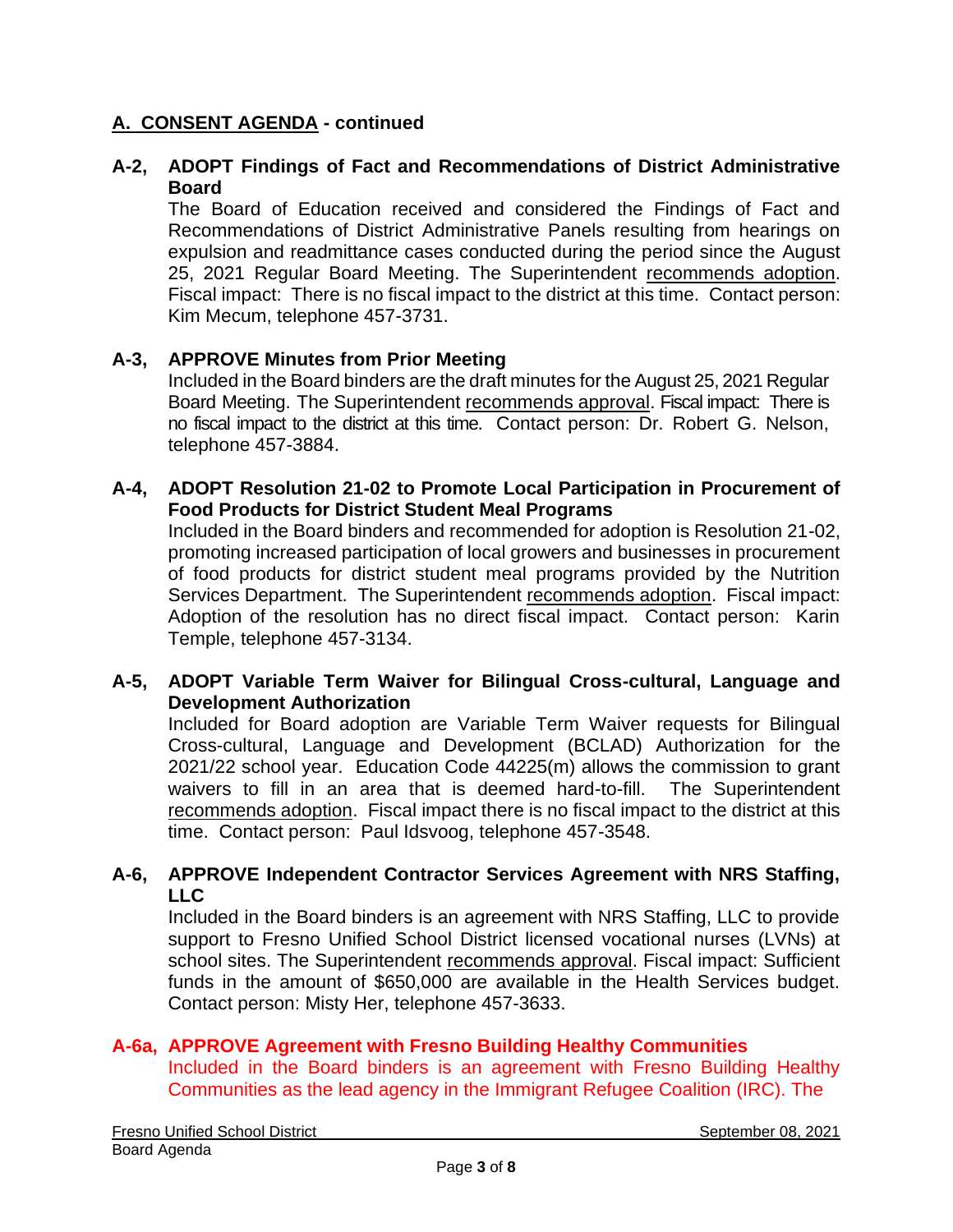# **A. CONSENT AGENDA - continued**

IRC will be providing contact tracing services for Fresno Unified School District middle and high schools for the 2021/22 school year. Additionally, the IRC will provide quarantine counseling/health education services to families impacted by COVID-19. The Superintendent recommends approval. Fiscal impact: Sufficient funds in the amount of \$1,628,000 are available in the General Fund. Contact person: Patrick Jensen, telephone 457-3657.

#### **A-7, APPROVE Credentialed Teachers to Coach One Period of Competitive Sport for Physical Education Credit for the 2021/22 School Year**

Included for Board approval is a request to approve credentialed teachers to coach one period of competitive sport for physical education credit. Pursuant to California Education Code 44258.7(b) teachers who hold a teaching credential in a subject or subjects other than physical education may be authorized to coach one period per day in a competitive sport for which students receive physical education credit. The teacher must be a full-time employee of the school district and has completed a minimum of 20 hours of first aid instruction appropriate for the specific sport. The Superintendent recommends approval. Fiscal impact: Sufficient funds are available in the sites' budget. Contact person: Paul Idsvoog, telephone 457-3548.

**A-8, APPROVE Hiring Noncredentialled Consultants for the 2021/22 School Year** Included in the Board binders is a request to hire noncredentialled consultants who possess unique skills from business, performing arts and postsecondary institutions to provide instruction to students. The Superintendent recommends approval. Fiscal impact: Sufficient funds are available in the sites' budget. Contact person: Paul Idsvoog, telephone 457-3548.

### **A-9, APPROVE College Board Service Agreement for PSAT/SAT**

Included for Board approval is a College Board Service Agreement for PSAT/SAT. PSAT/SAT: The College Board early participation program is an initiative to support the involvement of all students in the college-going process at an earlier age while there is still time to inform instruction and learning and increase student readiness for college expectations. College Board shall make available, and Client may order the following: College Board exams products, and services related to the College Readiness and Success System. The Superintendent recommends approval. Fiscal impact: Sufficient funds in the amount of \$221,061 are available in the Equity and Access budget. Contact person: Lindsay Sanders, telephone 457-3750.

#### **A-10, APPROVE Independent Contractor Services Agreement with Intellias Inc.**

Included in the Board binders is a consulting agreement with Intellias Inc. to assist with the upgrade of the technology infrastructure that runs the Lawson Human Resources system. The upgrade moves Lawson to the current version of the Microsoft Windows operating system. The cost for the service is \$73,260. The Superintendent recommends approval. Fiscal impact: Sufficient funds in the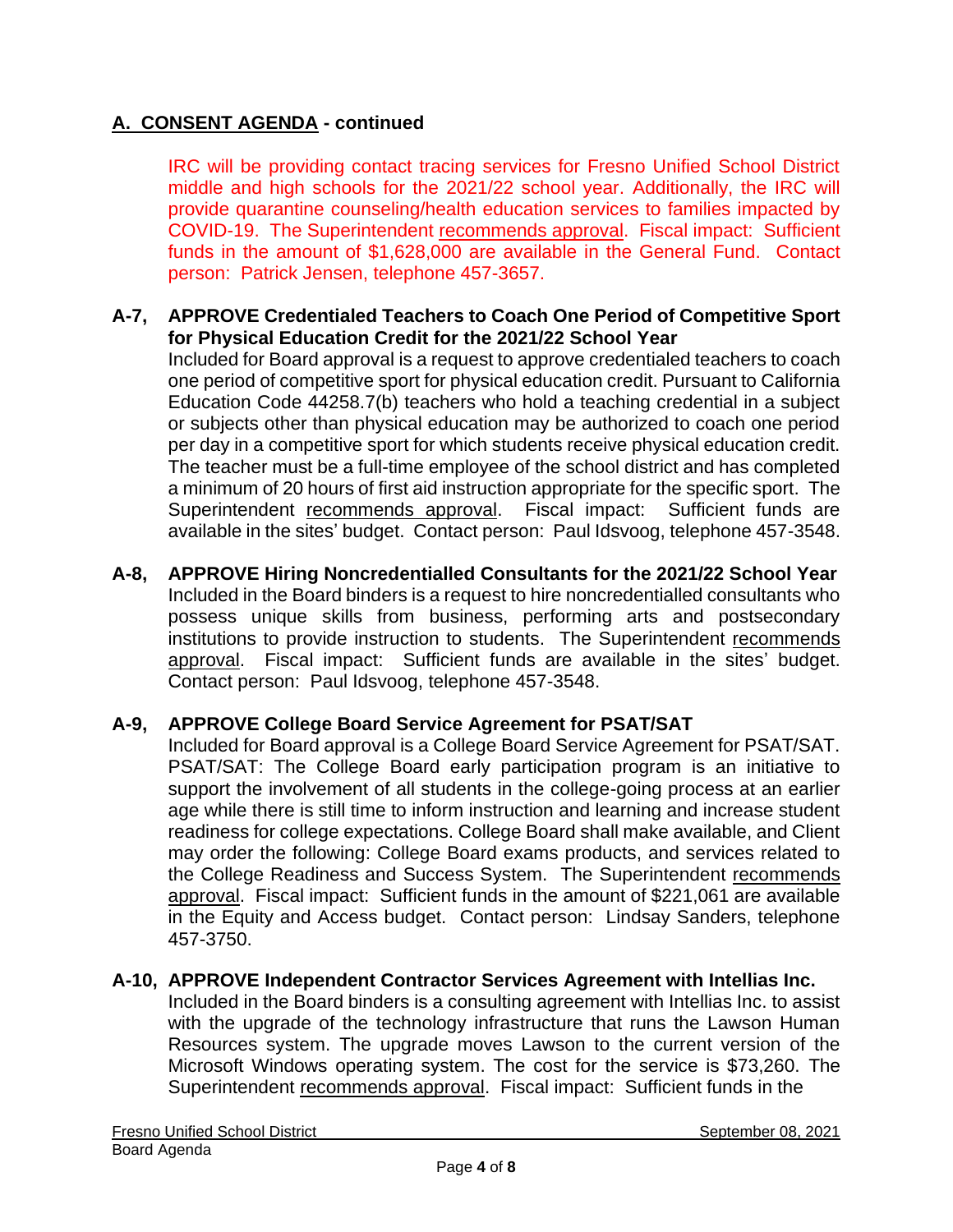# **A. CONSENT AGENDA – continued**

amount of \$73,260 are available in the Information Technology budget. Contact person: Tami Lundberg, telephone 457-3868.

### **A-11, APPROVE Award of Bid 22-06, Mobile Hotspots for Private LTE Citizens Broadband Radio Service Network**

Included in the Board binders is information on Bid 22-06, to establish fixed unit pricing for hotspots to connect students to the internet using the district's private LTE network. Purchases of these hotspots will be made to assign to students who would otherwise lack access to connected devices and broadband connections sufficient for off-campus learning. Staff recommends award of the bid to the lowest responsive, responsible bidders: Items 1, 2, 3, 4 and 6 Netsync Network Solutions, Inc. (Long Beach, California); Item 5 Everlink, LLC. (Plano, Texas). The Superintendent recommends approval. Fiscal impact: Sufficient funds are available in the amount up to \$350,000 in Information Technology budget and up to \$5,000,000 through grants such as the Emergency Connectivity Fund. Contact person: Tami Lundberg, telephone 457-3868.

#### **A-12, RATIFY Independent Contractor Services Agreement with Davis Education** Ratify Independent Contractor Services Agreement with Davis Education to provide students and staff with the unique opportunity to ensure pathway experiences align to current industry best practices. The Superintendent recommends ratification. Fiscal impact: Sufficient funds in the amount of \$104,000 are available in the Career Technical Education budget. Contact person: Kim Mecum, telephone 457-3731.

#### **A-13, RATIFY Independent Contractor Services Agreement with Nearpod, Inc.**

Included in the Board binders is an Independent Contractor Services Agreement with Nearpod, Inc. for unlimited access to Nearpod's platform which includes lessons, videos, and activity creations. Teachers were trained and coached during a variety of professional learning offerings, including the Professional Learning Summit sessions last year. The term of the agreement is one year 08/31/21 - 08/30/22. The Superintendent recommends ratification. Fiscal impact: Sufficient funds in the amount of \$129,000 are available from the In-Person Stimulus Funds. Contact person: Kim Mecum, telephone 457-3731.

### **A-14, RATIFY Change Order**

Included in the Board binders is information on a Change Order for the following project:

• Bid 21-16, Mayfair Elementary School Masonry Block Wall Change Order 1 presented for ratification \$18,537

The Superintendent recommends ratification. Fiscal impact: Sufficient funds in the amount of \$18,537 are available in the School Facilities Fund for Bid 21-16. Contact person: Karin Temple, telephone 457-3134.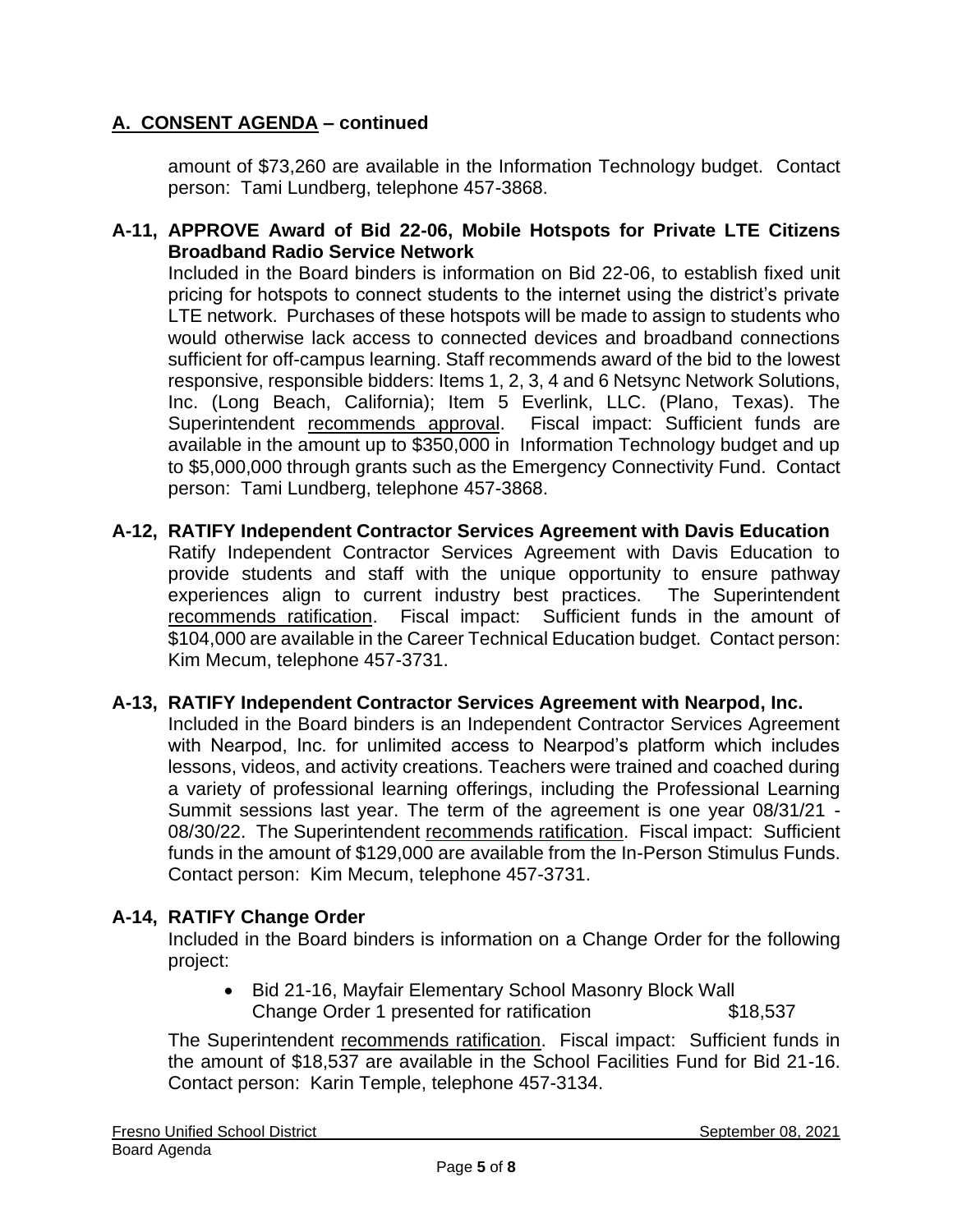# **A. CONSENT AGENDA – continued**

# **A-15, RATIFY the Filing of a Notice of Completion**

Included in the Board binders is a Notice of Completion for the following project, which has been completed according to plans and specifications.

• Bid 21-16, Mayfair Elementary School Masonry Block Wall

The Superintendent recommends ratification. Fiscal impact: Retention funds are released in accordance with contract terms and California statutes. Contact person: Karin Temple, telephone 457-3134.

### **END OF CONSENT AGENDA (ROLL CALL VOTE)**

### **UNSCHEDULED ORAL COMMUNICATIONS**

Individuals who wish to address the Board on topics within the Board's subject matter jurisdiction, but **not** listed on this agenda may do so at this time. If you wish to address the Board on a specific item that is listed on the agenda, you should do so when that specific item is called. Individuals shall submit a speaker card specifying the topic the wish to address. The card must be submitted before the Board President announces unscheduled oral communications.

While time limitations are at the discretion of the Board President, generally members of the public will be limited to a maximum of three (3) minutes per speaker for a total of thirty (30) minutes of public comment as designated on this agenda. Any individual who has not had an opportunity to address the Board during this initial thirty (30) minute period may do so at the end of the meeting after the Board has addressed all remaining items on this agenda. Without taking action and only as expressly permitted by Board Bylaw 9323, Board members may ask questions, make brief announcements, or provide a brief response to statements presented by the public about topics raised in unscheduled oral communications. Board members must be recognized by the President in order to speak and will generally be limited to no more than one (1) minute each for this purpose. The Board President shall have the discretion to further limit Board members' opportunity to speak on topics raised in unscheduled oral communications to ensure the orderly and efficient conduct of district business.

Members of the public with questions on school district issues may submit them in writing. The Board will automatically refer to the Superintendent any formal requests that are brought before them at this time. The appropriate staff member will furnish answers to questions.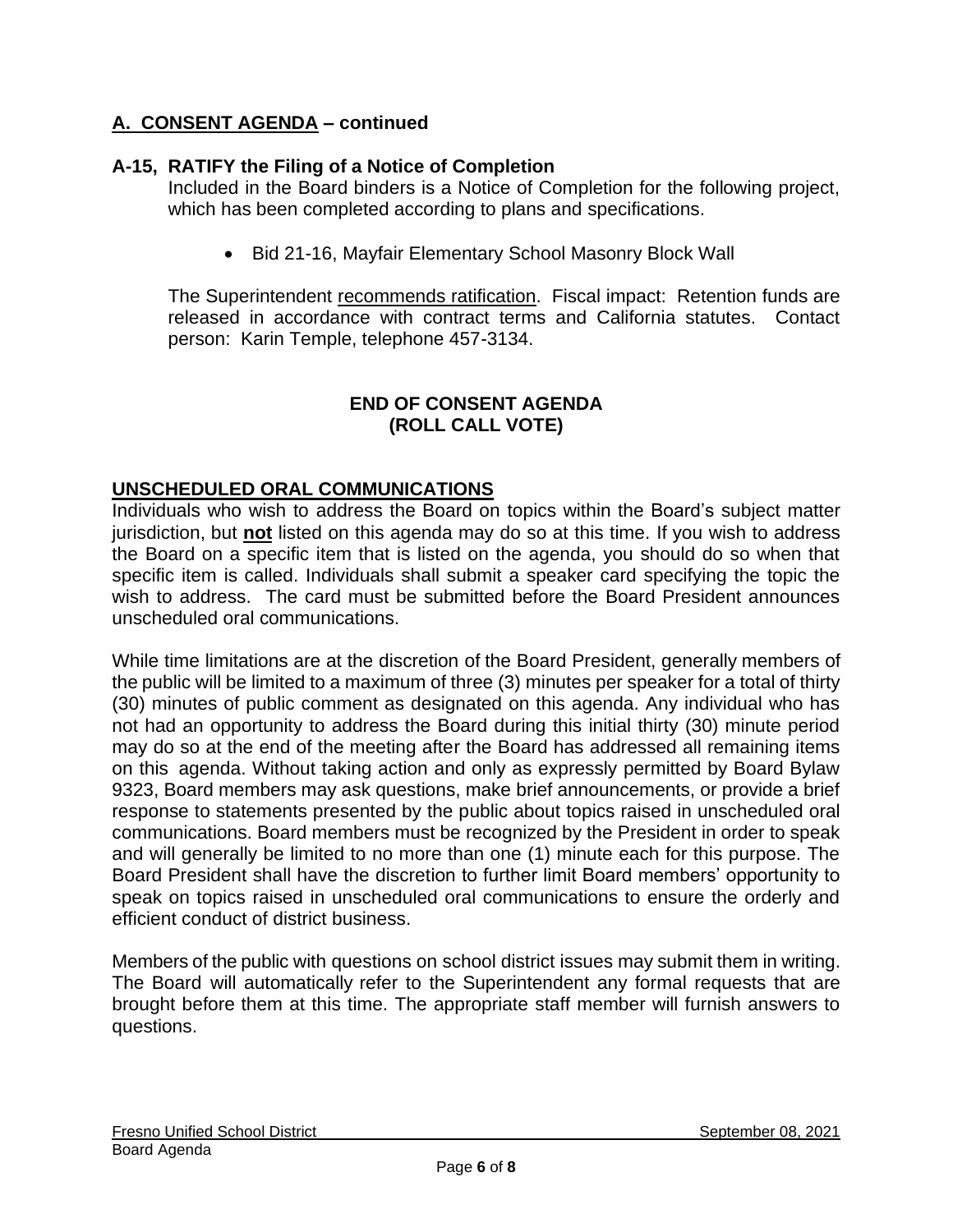# **B. CONFERENCE/DISCUSSION AGENDA**

### **\*6:15 P.M.**

**B-16, OPPORTUNITY for PUBLIC DISCLOSURE and RATIFICATION of the 2021- 2024 Negotiated Collective Bargaining Agreement between Fresno Unified School District and California School Employees Association, Chapter 143** In accordance with Government Code 3547.5, all major provisions of collective bargaining agreements are to be presented at a public meeting of the public-school employer before the employer enters into written agreement with an exclusive representative. Included in the Board binders is a copy of the Tentative Agreement between Fresno Unified School District and California School Employees Association, Chapter 143. The Superintendent recommends ratification. Fiscal impact: The estimated cost is included in the disclosure agreement. Contact person: Paul Idsvoog, telephone 457-3548.

### **\*6:20 P.M.**

### **B-17, PRESENT and DISCUSS Renaming of Facilities**

Included in the Board binders is a request received on June 21, 2021 to be placed on the agenda for the Board to consider renaming a facility. In accordance with Board Bylaw 9322 – Agenda/Meeting Materials, "Any Board member or member of the public may request that a matter within the jurisdiction of the Board be placed on the agenda of a regular meeting. The request must be in writing and be submitted to the Superintendent or designee with supporting documents and information, if any, at least two weeks before the scheduled meeting date." The Board will have an opportunity to provide direction for this request, given that a policy on renaming facilities does not exist. Fiscal impact: There is no fiscal impact at this time. Contact person: David Chavez, telephone 457-3566.

#### **\*6:50 P.M.**

**B-18, DISCUSS and APPROVE the 2020/21 Unaudited Actual Financial Report, 2020/21 Year-End Budget Revision and 2021/22 Gann Limit**

Staff will present, and the Board of Education will discuss and approve the following three items: 2020/21 Unaudited Actual Financial Report, 2020/21 Year-End Budget Revision and the 2021/22 Gann Limit Resolution. The Superintendent recommends approval. Fiscal impact: The 2020/21 year-end actuals reflect the district's reserve at \$113.7 million, which is above the state minimum required level of 2%. Contact person: Santino Danisi, telephone 457-6226.

#### **\*7:20 P.M.**

**B-19, DISCUSS and PROVIDE Direction Regarding the Use of a Project Labor Agreement or Traditional Bid Approach for Construction of the Francine and Murray Farber Educational Campus**

To gauge interest in utilizing a project labor agreement (PLA) for construction of the planned Francine and Murray Farber Educational Campus at the Ventura and 10th site, an opportunity will be provided for the Board to discuss a potential PLA and provide direction to staff. Direction on whether to utilize a PLA to bid and